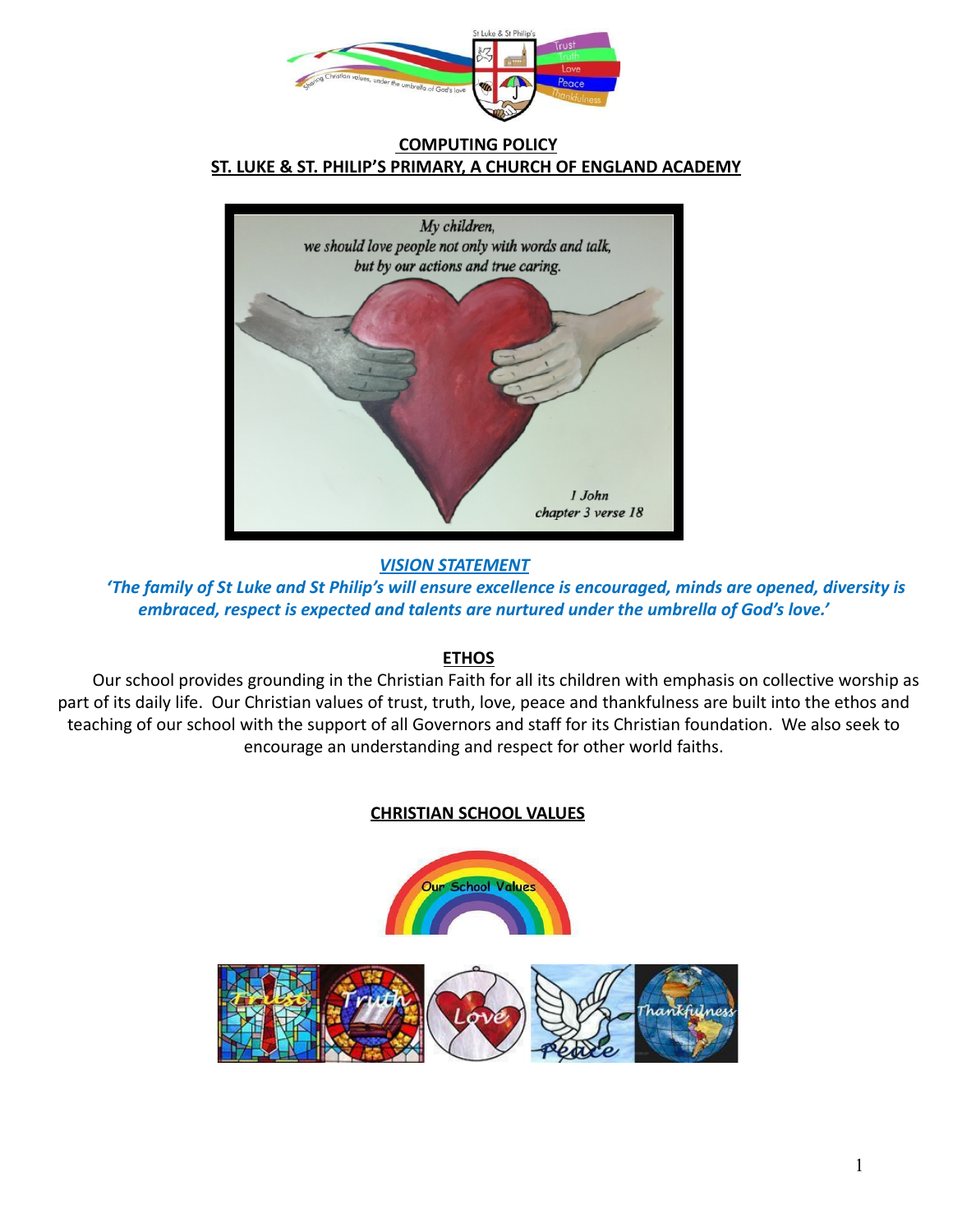## **PURPOSE**

This policy reflects the values, ethos and Mission Statement of St. Luke and St Philip's C.E. Primary Academy in relation to the curriculum. It is consistent with the school's agreed aims and objectives and sets out a framework within which teaching and support staff can operate.

### **AUDIENCE**

This document is intended to give a clear outline of the school's approach to the curriculum to all staff, governors, Cidari and parents. It is also intended for the use of the School's Advisory Service when assisting the development of the school's curriculum and for any authorised inspector. Copies of this document are provided for all teaching staff and are available when necessary to support staff, members of the School's Governing Committee and Cidari members. A copy of this document is available for the use of parents.

### **AIMS AND OBJECTIVES**

At St Luke and St Philips, we aim to foster a lifelong love of learning, through adopting a highly practical and cross curricular approach to learning. **Being a Church of England school, we aim to fulfil all the requirements of the National Curriculum and the Diocesan Syllabus for Religious Education**.

We are proud of being a Church academy at the heart of our local community  $-$  a place where everyone is valued, respected and encouraged to develop resilience and confidence. Our strong ethos strives to ensure that each pupil achieves their very best.

*Academically – through a knowledge rich, focussed and sequenced curriculum.*

*Culturally – through an extensive programme of extra curricular activities and visits.*

## *Spiritually – through an ethos of interdependence that flows through the life of both the academy*

### *and the wider community.*

Our exciting and enquiry based curriculum is designed to both engage and challenge our pupils to develop creative and independent thinking through strong oracy skills. We endeavour to nurture a thirst for learning in all our pupils.

The broad content of the curriculum is enriched by covering a wide range of subjects, talents and future careers. We realise that in order for our pupils to lead in tomorrow's world they will need to demonstrate compassion, understanding, empathy and innovation.

Success, progress and celebration are very much at the heart of what we do.

We aim to ensure all pupils have access to a robust and challenging computing curriculum that takes account of the wide range of skills, experience and prior learning our children bring with them by:

- Developing skills, knowledge and capability through systematic, appropriately challenging activities.
- Developing the skills and knowledge necessary to achieve the Foundation Stage early learning goals in the Area of Learning and Development, Understanding of the World - Technology.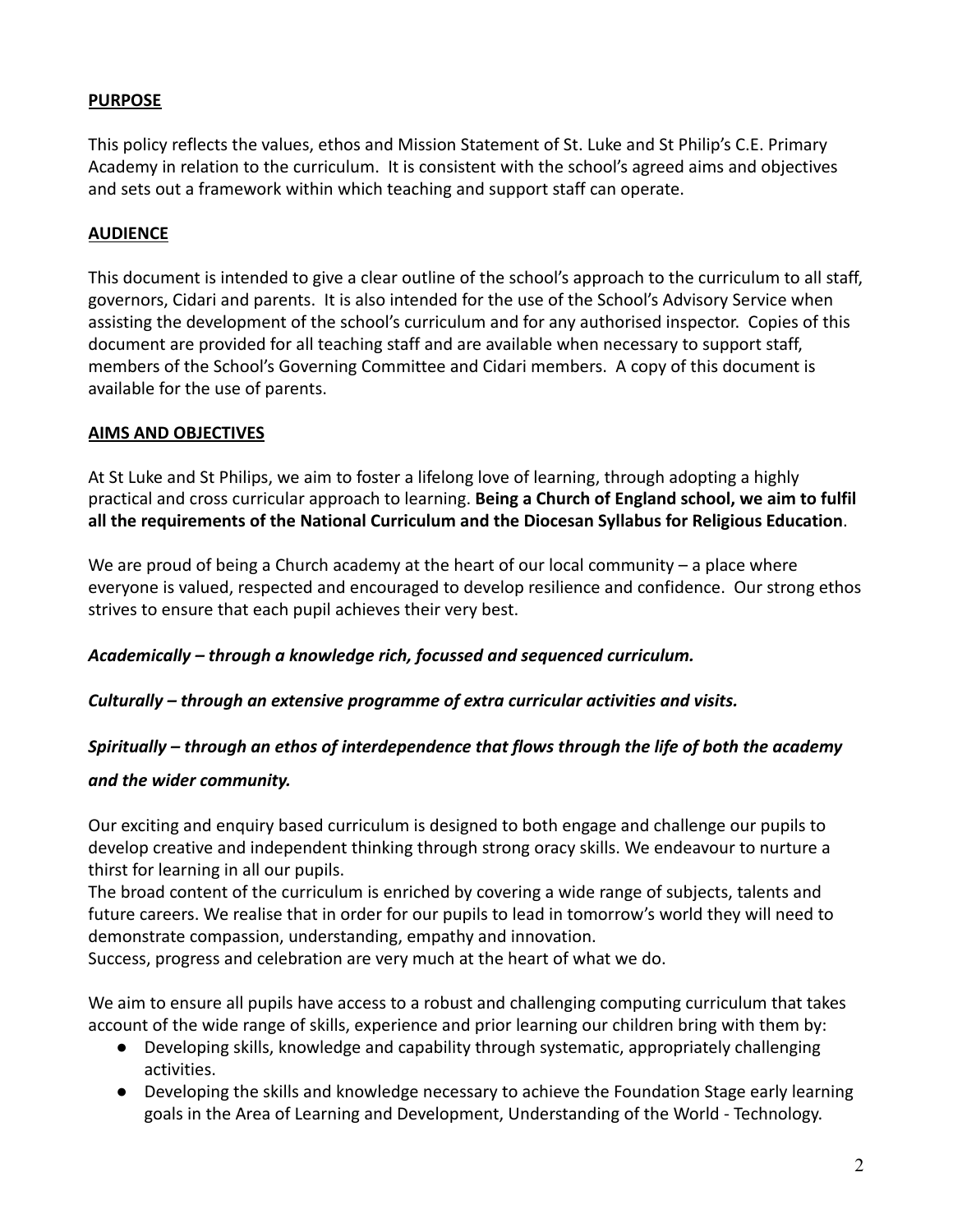- Providing opportunities to use technology in a variety of curricular areas.
- Fostering positive attitudes towards technology and modelling effective use of digital resources and equipment.
- Promoting excellence and enjoyment through the innovative and effective use of technology to support teaching and learning.
- Ensuring all pupils and staff have an understanding of online safety at a level appropriate to their age or role, including the risk of online bullying, radicalisation and extremist behaviour.

# **CURRICULUM INTENT**

Computing has an increasingly significant impact on all aspects of modern living. Our children will become aware of this both in and out of school. We aim to ensure that the pupils at St Luke and St Philip's receive an education which takes account of the relevance of Computing in our society. Through following the progression of skills and capabilities, our children will be able to use a variety of technology confidently and effectively. They will also learn to apply the knowledge and skills they have acquired to a variety of curricular areas.

# **IMPLEMENTATION**

# **Foundation Stage**

Opportunities for the use of technology including role play are identified in continuous provision planning.

## **Key Stages 1 and 2**

A progression of skills document has been developed to take account of the new National Curriculum, to ensure an appropriate level of challenge and breadth of access to equipment and resources. This has been adapted to fit in with our topics..

The progression of skills document is based around the following areas of capability:

- Information Technology
- Computer Science
- Digital literacy

Progressive online safety statements are included, although elements of online safety may be taught in other subjects or as part of a whole school programme. Further details are included in the online safety policy.

## **IMPACT**

Computing has an increasingly significant impact on all aspects of modern living. Our children will become aware of this both in and out of school. We aim to ensure that the pupils at St Luke and St Philip's receive an education which takes account of the relevance of Computing in our society. Through following the progression of skills and capabilities, our children will be able to use a variety of technology confidently and effectively. They will also learn to apply the knowledge and skills they have acquired to a variety of curricular areas.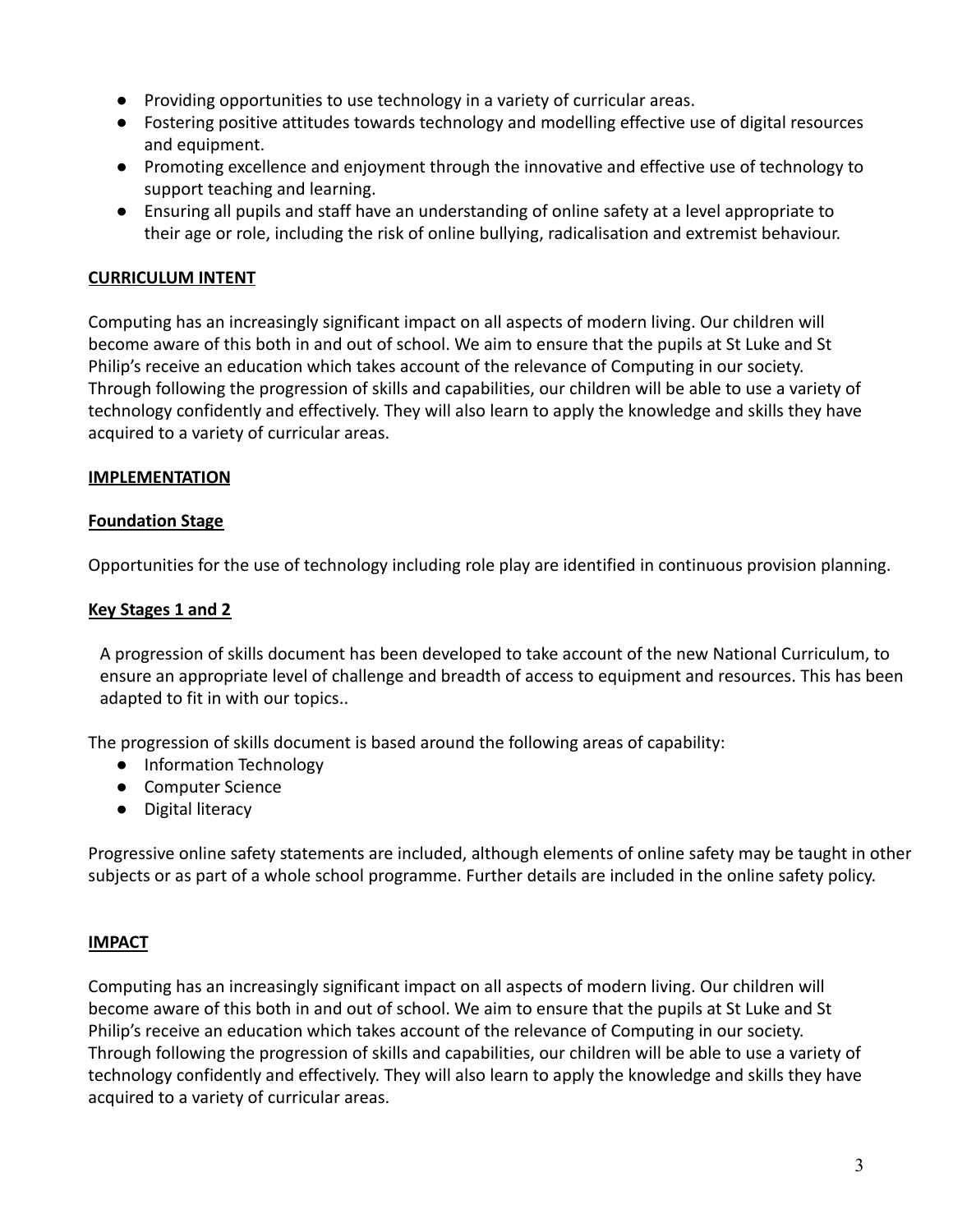### **PLANNING**

'A high-quality computing education equips pupils to use computational thinking and creativity to understand and change the world. The core of computing is computer science, in which pupils are taught the principles of information and computation, how digital systems work, and how to put this knowledge to use through programming. Computing also ensures that pupils become digitally literate – able to use, and express themselves and develop their ideas through information and communication technology – at a level suitable for the future workplace and as active participants in a digital world.' *Excerpt from the 2014 National Curriculum Computing Programme of Study.*

At St Luke and St Philip's Primary School we use a range of technology. This includes:

- communication tools
- interactive screens
- sound recorders
- Ipads
- Chromebooks
- remote control toys
- sensing and control equipment
- specific subject related software and online content.

These resources may be used to teach Computing skills and capabilities or to provide access to or enhance the wider curriculum.

## **EYFS**

The Early Years Foundation Stage profile sets out the early Computing skills and knowledge as part of Understanding the world , with an aim of all children meeting the relevant Early Learning Goals by the end of the year, in preparation for the National Curriculum.

### **THE ROLE OF THE SUBJECT LEADER**

The role of the Computing subject leader includes:

- Giving advice on purchasing, setting up and siting of Computing equipment, in consultation with the Headteacher and technician.
- In consultation with the Health and Safety Officer, ensure appropriate health and safety legislation and protocol are fulfilled regarding the siting and use of technology.
- Ensuring a rolling programme of replacement.
- Reviewing, evaluating and purchasing new resources and equipment for the Computing curriculum.
- Supporting other subject co-ordinators in terms of the level of Computing capability necessary to use resources.
- Maintaining their own skills and knowledge and those of other staff members through identifying training needs and providing appropriate access to training.
- Updating, reviewing and disseminating the progression of skills.
- Updating, reviewing and disseminating the Computing and Online Safety policy documents.
- Supporting in co-ordinating the repair, maintenance and introduction of new and existing hardware.
- Overseeing tech support.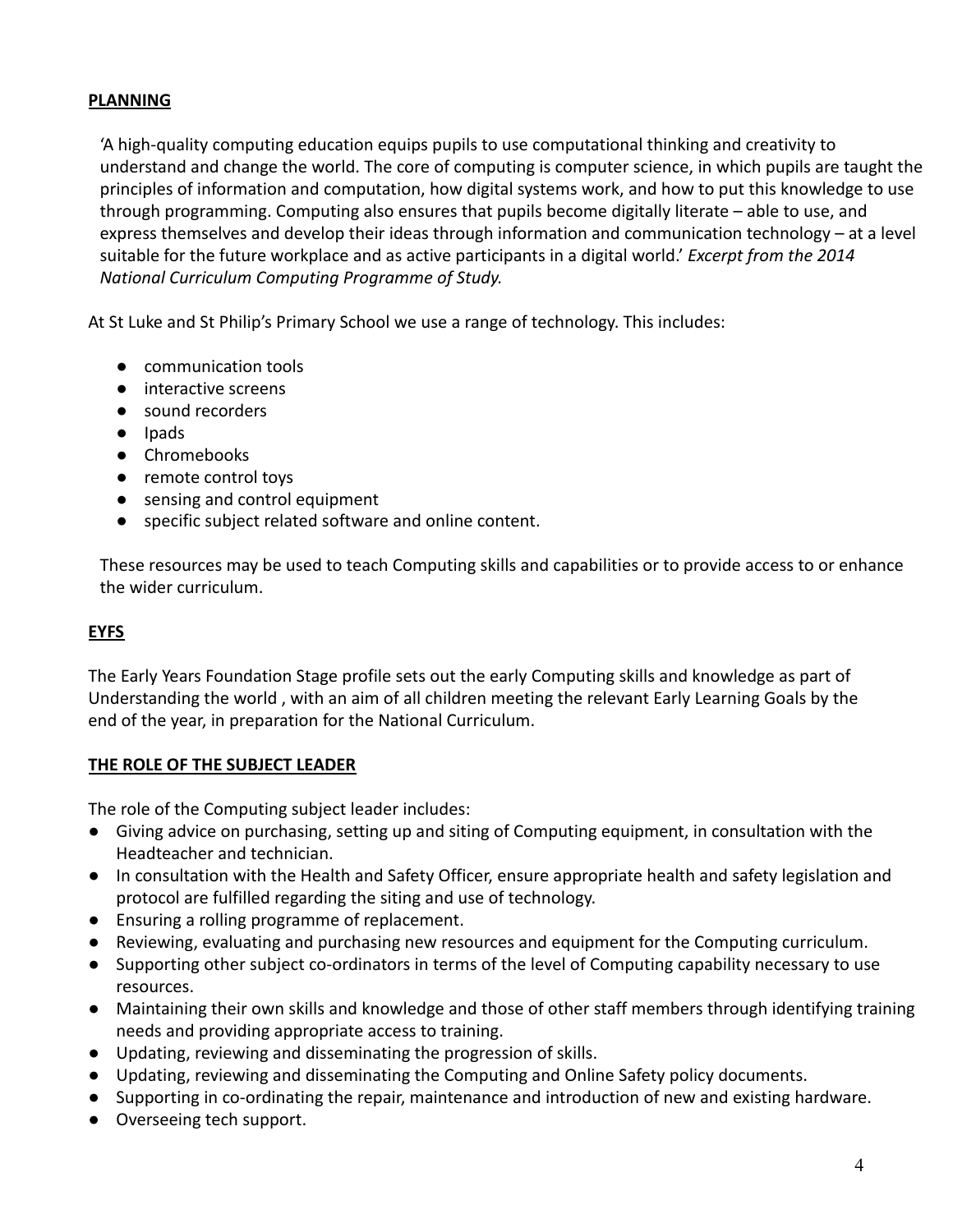- Organising access to Computing curriculum resources.
- Seeking advice and support, where necessary, from appropriate sources.
- Being a member of the school's Online Safety leadership team.
- Overseeing the use of Social Media platforms used in school.
- Keeping up to date with issues relating to the effective use of Computing to support teaching and learning in their subject.
- Providing or identifying appropriate software, online resources and equipment to support teaching and learning.
- Ensuring that where the use of Computing resources and equipment will support teaching and learning, it is identified in planning.
- Monitoring effective use of Computing to support teaching and learning.

## **RESPONSIBILITIES**

- All relevant staff will ensure that the Computing curriculum is implemented in accordance with this policy;
- The Head teacher is responsible for ensuring that this policy is adhered to;
- Cidari Multi Academy Trust and the governing committee will monitor the effectiveness of this policy and hold the Head teacher to account for its implementation.

## **INCLUSION AND EQUALITY**

Teachers set high expectations for all pupils. Appropriate assessments are used to plan challenging work for all groups, including:

- More able pupils
- Pupils with low prior attainment
- Pupils from disadvantaged backgrounds
- Pupils with SEN
- Pupils with English as an additional language (EAL)

Teachers plan lessons so that pupils with SEN and/or disabilities can study every National Curriculum subject, wherever possible, and ensure that there are no barriers to every pupil achieving. Teachers also take account of the needs of pupils whose first language is not English. Lessons are planned so that teaching opportunities help pupils to develop their English, and support pupils to take part in all subjects. Class trips and visits linking to Computing are planned to ensure they are inclusive for all.

We believe all our children are entitled to benefit from equal access to work and equipment in Computing regardless of race, gender, intellectual and physical ability, in line with the nine protected characteristics. Classroom management will take into account such issues and Computing materials free from bias will be positively sought.

To ensure equality for all, teachers are committed to planning lessons that:

- Eliminate discrimination, harassment and victimisation;
- Promote equality of access and opportunity within our school and within our wider community;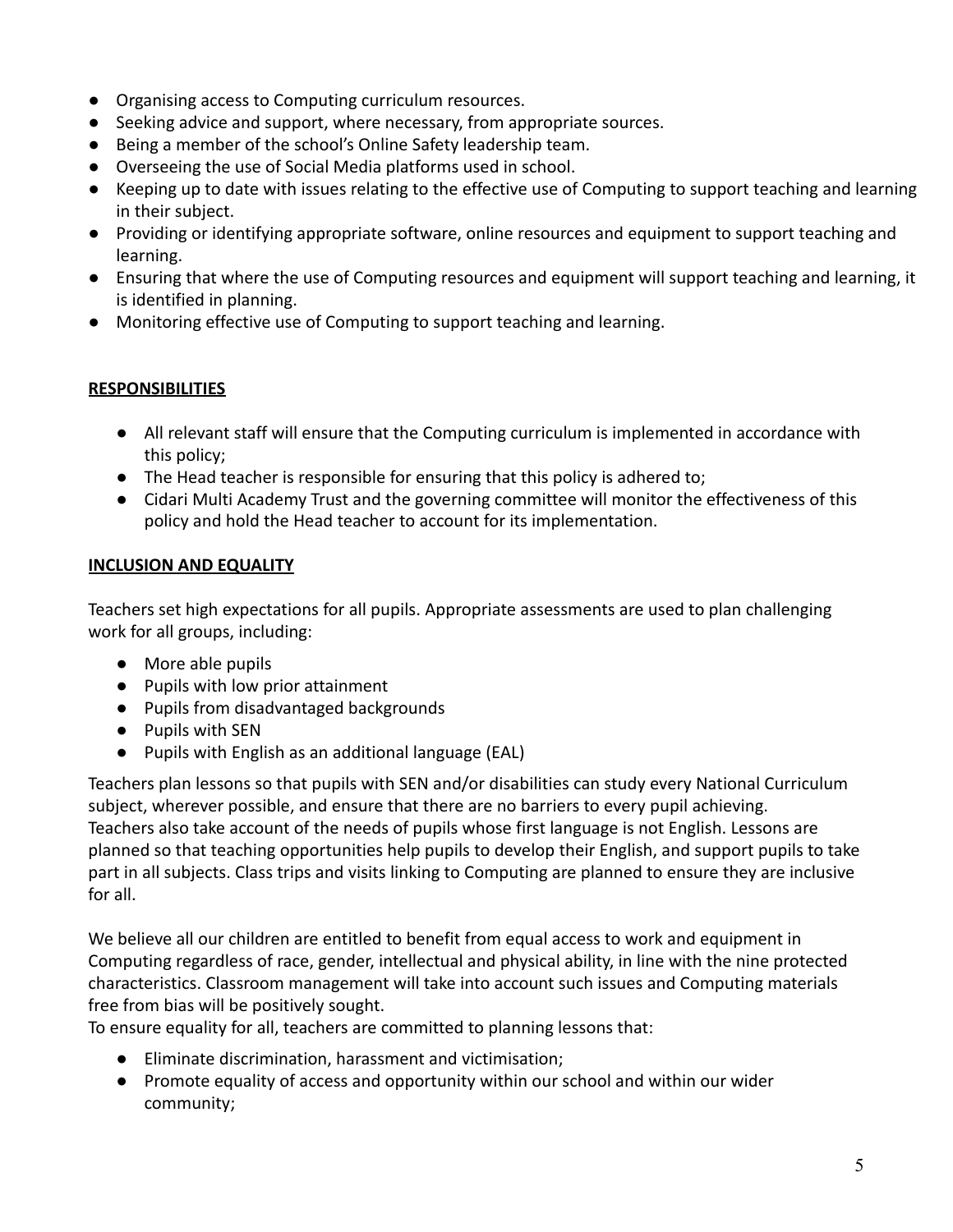● Promote positive attitudes to difference and good relationships between people with different backgrounds, genders, cultures, faiths, abilities and ethnic origins.

### **SPIRITUAL, MORAL, SOCIAL, CULTURAL DEVELOPMENT AND BRITISH VALUES**

The school sets out to plan a provision for Spiritual, Moral, Social and Cultural development, but it is also expected that many unplanned opportunities will occur (especially for spiritual development) and staff are encouraged to "seize the moment" when appropriate. Such moments may have a profound effect on individuals.

The promotion of the 'British Values' of

- Democracy
- The rule of law
- Individual liberty
- Mutual respect
- Tolerance of those of different faiths and beliefs

is central to our education as British Values have their origin in the Christian values of our nation.

### **LEGISLATION**

This policy reflects the requirements for academies to provide a broad and balanced curriculum as per the [Academies Act 2010](http://www.legislation.gov.uk/ukpga/2010/32/section/1A), and the National Curriculum [programmes of study](https://www.gov.uk/government/collections/national-curriculum) which we have chosen to follow.

It also reflects requirements for inclusion and equality as set out in the [Special Educational Needs and](https://www.gov.uk/government/publications/send-code-of-practice-0-to-25) [Disability Code of Practice 2014](https://www.gov.uk/government/publications/send-code-of-practice-0-to-25) and [Equality Act](http://www.legislation.gov.uk/ukpga/2010/15/part/6/chapter/1) 2010, and refers to curriculum-related expectations of governing boards set out in the Department for Education's [Governance Handbook](https://www.gov.uk/government/publications/governance-handbook). In addition, this policy acknowledges the requirements for promoting the learning and development of children set out in the [Early Years Foundation Stage \(EYFS\) statutory](https://www.gov.uk/government/publications/early-years-foundation-stage-framework--2) framework.

### **RELATED POLICIES**

- **EYFS**
- Equal Opportunities
- Inclusion
- Special Educational Needs and Disabilities
- SMSC and British Values
- Online safety
- Assessment, recording and reporting
- Marking and Feedback Policy
- Presentation

Policy reviewed: September 2021

Policy reviewed by : Mrs V Howarth